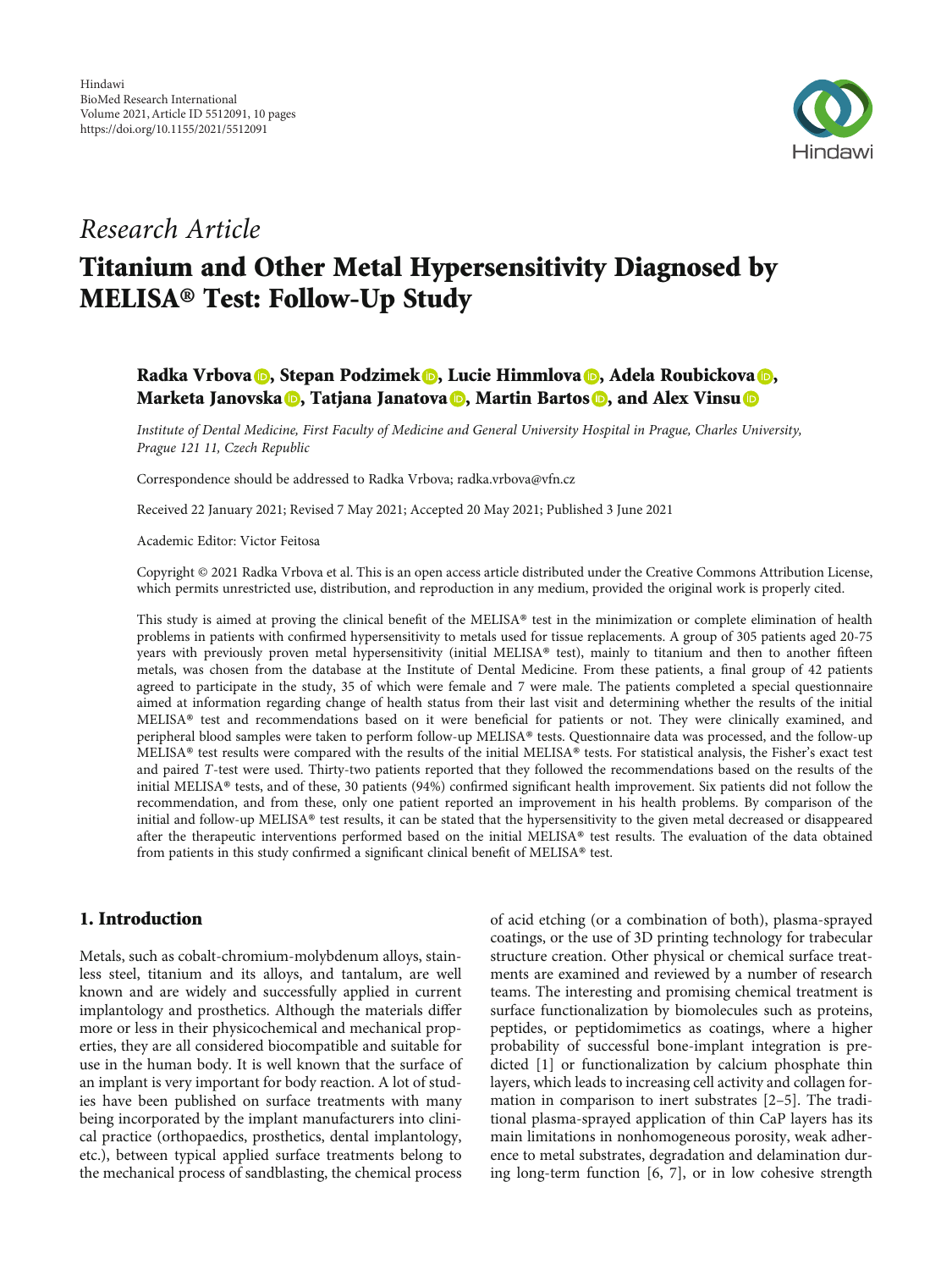depending on the layer thickness [[8\]](#page-6-0). The abovementioned facts have led to research on the deposition of bioactive materials using advanced physical and chemical techniques such as the hydrothermal process [\[9](#page-6-0), [10\]](#page-6-0), the hybrid technique of magnetron sputtering and thermal methods [\[11\]](#page-6-0), and solgel and biomimetic precipitation or ion beam assisted deposition (IBAD) [[12](#page-6-0)–[15](#page-7-0)]. The advantages of the latter technique are the possibility of functionally graded coatings, which can enhance osseointegration in the early stages following implantation [[12](#page-6-0), [13](#page-6-0)], bonding to the substrate on an atomic level as a result of intermixing of the coating and substrate atoms during the ion beam process, the possibility of antimicrobial admixtures deposition, for example, silver [[16](#page-7-0)] or copper ions [[17](#page-7-0)], or the deposition of nitride and carbon ions causing the creation of more mechanically resistant implant surfaces in comparison to surfaces without this treatment [\[18](#page-7-0)–[20\]](#page-7-0).

Despite all of the advantages and optimizations of the surface treatments and techniques mentioned above, the implant is a foreign material for the human organism and its long-term influence on the recipient's body, particularly to the immune system, remains to be fully understood. In general, the implanted materials are well tolerated by the patients. Those who are more at risk include individuals with diagnosed allergies, history of metal hypersensitivity, asthma, or autoimmune diseases. The hypersensitive reactions of the human organism are supported by corrosion or by the wear processes of replacements, with subsequent release of metallic ions into the tissue. The released ions can form complexes with endogenous proteins and activate the immune system, induce a local inflammatory reaction, or damage the bone structure [\[21](#page-7-0)–[25](#page-7-0)]. Chronic inflammation following the occurrence of wear particles has been recognized as the main biological mechanism leading to implant failure [\[26](#page-7-0)–[28\]](#page-7-0). The most common metal sensitizers are nickel, cobalt, and chromium [[25](#page-7-0), [29](#page-7-0)–[31](#page-7-0)] that are components of cobalt-chromiummolybdenum alloys and stainless steel. Of all the metals used in implantology, titanium is currently regarded as a material of choice for its biocompatibility, osseointegration capability, and corrosion resistance ensured by the presence of a stable passivation surface layer [[32](#page-7-0)–[34](#page-7-0)]. The cytotoxicity of titanium has not been confirmed [[35](#page-7-0), [36](#page-7-0)], but on the other hand, publications with the opposite outcome have also been found [\[37](#page-7-0), [38\]](#page-7-0). The insertion of a titanium implant leads to increased exposure of the organism to this metal. Titanium ions can be found in the tissue surrounding the implant or in lymphatic nodes. The titanium debris is also present in the lysosomes of macrophages, which may lead to the hypersensitivity reactions of type IV [[23](#page-7-0), [33](#page-7-0), [39](#page-7-0)–[41\]](#page-7-0). Cases detecting high amounts of titanium [\[23](#page-7-0)] and pigmentation in the vicinity of implants or in organs [\[33\]](#page-7-0) were described. Hypersensitivity reactions are associated with very unpleasant impacts on the health of patients. There are two main types of tissue reactions to released ions: nonspecific granulomatous reactions mediated by macrophages and the lymphocyte responses with a predominance of T-lymphocytes releasing cytokines. Tissue reactions are described according to predominant cellular response as either macrophagedominated type without immunological memory or

lymphocyte-dominated type, describing a T-lymphocytemediated reaction characterized by an immunological memory [\[42](#page-7-0)]. A variety of inflammatory mediators may be involved, such as cytokines (IL-1, IL-2, IL-4, IL-5, IL-6, IL-10, IL-13, IL-17, IFN-*γ*, and IP-10), chemokines (MIP-1*α* and MIP-1*β*), and growth factors (GM-CSF and PDGF) [\[42\]](#page-7-0). The diagnostic methods have been used to determine hypersensitivity reactions, including patch testing, lymphocyte transformation test (LTT), leukocyte migration inhibition test (LIF), lymphocyte activation test (LAT), and memory lymphocyte immune-stimulation assay (MELISA®) [\[29](#page-7-0), [42](#page-7-0)–[48](#page-8-0)]. Patch testing is the most commonly used diagnostic method for assessing hypersensitivity to various materials. However, it has recently been identified as a somewhat controversial method [\[49](#page-8-0)–[51](#page-8-0)]. Similarly, the study of Granchi et al. found significantly increased frequency of positive patch test reactions after total knee arthroplasties; however, expected number of loosened prostheses in studied patients was not confirmed [\[26\]](#page-7-0). LTT tests the immune components responsible for the hypersensitivity more directly than patch testing, as the antigen-presenting cells in the skin are not present in the deeper tissues [[52](#page-8-0)]. Memory lymphocyte immune-stimulation assay (MELISA®) is based on the evaluation of the proliferation of peripheral blood lymphocytes in vitro after incubation with metal ions. This test modification for assessment of hypersensitivity reactions to various metals or nonmetal materials is used in many laboratories [\[30, 43](#page-7-0), [53](#page-8-0)–[58\]](#page-8-0). MELISA® test could help the surgeon in selecting the most appropriate and tolerated implant material for the patients and may benefit the performance of the implantation by decreasing postoperative complications or revision surgeries.

Symptoms of hypersensitivity reaction include pain, joint effusion, swelling or allergic dermatitis (localized or systemic), changes in the oral mucosa and mucosal immune system connected with the presence of dental implants or prosthetic work [[59](#page-8-0)], delayed bone healing, implant instability, and ultimately the aseptic failure of implants [\[60](#page-8-0)–[62](#page-8-0)]. Due to previously described serious symptoms and the increasing incidence of hypersensitivity reactions to the implant materials in the population in recent years [\[63](#page-8-0)–[70](#page-8-0)], this study is aimed at demonstrating the benefits of the MELISA® test for the minimization or complete elimination of health problems in patients with confirmed hypersensitivity to metals. The hypothesis of this study is that compliance with the health recommendations based on the results of MELISA® test will improve patients' symptoms induced by metal hypersensitivity.

#### 2. Materials and Methods

2.1. Description and Selection of Patients. A group of 305 patients with previously proven metal hypersensitivity was chosen from the database at the Institute of Dental Medicine. Inclusion criteria were as follows: age between 20 and 75 years, proven hypersensitivity to titanium, area of the capital city and its immediate surroundings, and patients with health symptoms connected with their oral cavity metal restorations, endoprosthesis, or with osteosynthesis devices.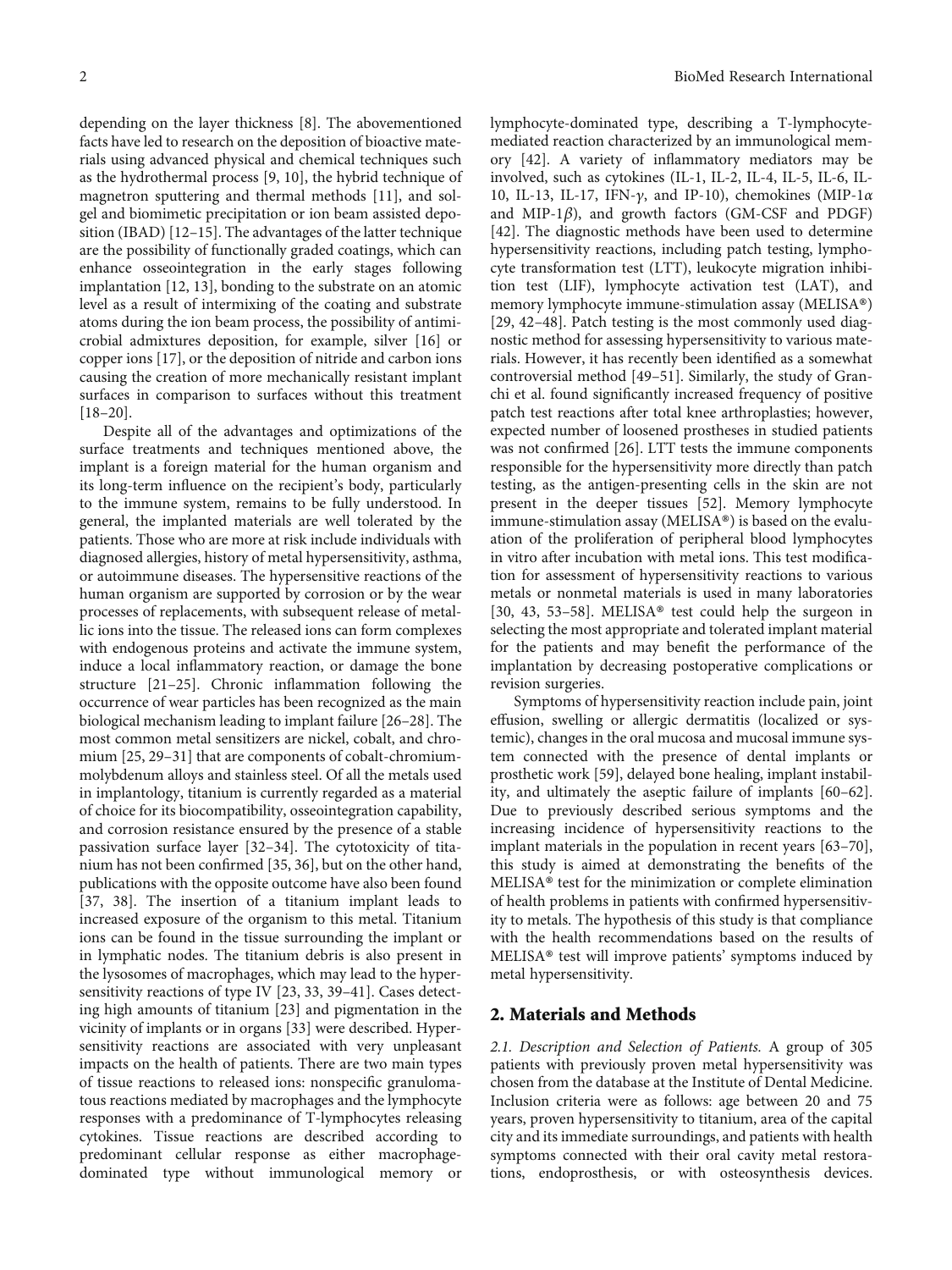Symptoms found in oral cavity were changes of oral mucosa such as pigmentations, presence of aphthae and lichen, painful blisters and gingival hyperplasia, and other symptoms such as swelling and burning accompanied by dry oral cavity and feeling of metallic taste. In patients with orthopaedic endoprostheses, swelling, pain, aseptic loosening, and skin defects were presented. All these symptoms were often associated with chronic fatigue, and the overall health of patients was very uncomfortable and life-limiting. Exclusion criteria were as follows: autoimmune disease and/or immunosuppressive therapy. Based on the inclusion and exclusion criteria, the subset of 93 patients was created. These patients were asked to participate in the study via mail, and a final group of 42 patients, 35 females and 7 males aged between 25 and 75 years with previously diagnosed hypersensitivity to metals by MELISA® test, agreed to their participation. The study was performed in agreement with the Helsinki Declaration after approval by the Ethical Commission of the General University Hospital in Prague.

2.2. Clinical Examination. After signing the informed consent, the patients were clinically examined by three clinicians using precoordinated procedure for the detection and recording of metals present in their oral cavity and the patients were asked to fill a special questionnaire. This questionnaire focused on exposure to metals with questions regarding family history, exposure to metals in the past/present (employment, tattoos, and objects in direct/indirect contact with skin—jewellery, piercings, watches, and presence of implants in the body of patients), allergy occurrence, and smoking experience. Ten items closely related to the relevant concept of the study were selected for the purpose of the questionnaire evaluation (Table [1\)](#page-3-0). The questionnaires were evaluated focusing on the patient's health status since their last visit and especially on the benefit/nonbenefit of the in vitro MELISA® test. The main purpose of the questionnaire was to find out whether the recommendations based on the results of the initial MELISA® test had a significant effect or not. For this purpose, the key questions were focused on the utilization of MELISA® test results and the recommendations based on it to eliminate/minimize the patient's health complications. The patients were especially advised to the following: nonmetallic remediation or elimination of exposure to risk metals and use of nonmetallic or risk-free metal implants in the first or revision surgery.

2.3. MELISA® Test. MELISA® test, validated by an independent laboratory [\[43\]](#page-7-0), was used in this study for assessment of metal hypersensitivity reactions. The follow-up MELISA® test was performed in 42 patients after signing the informed consent. Peripheral blood (45 ml) was taken from the patients. T-lymphocytes were separated by Ficoll-Paque gradient centrifugation. Autologous serum was used for the cultivation of lymphocytes. T-lymphocytes were cultivated with metal ions for 5 days in an atmosphere of 5% carbon dioxide in humidified air at 37° C. Control T-lymphocyte cultures were incubated under the same conditions in medium only. As a positive control, T-lymphocytes were cultivated with pokeweed mitogen. After 5 days, T-lymphocyte proliferation

was measured using the radioactive <sup>3</sup>H thymidine incorporation. The rate of T-lymphocyte proliferation in stimulated cultures was compared to the rate in nonstimulated cultures and evaluated by stimulation index (SI): counts per minute (cpm) in metal-treated cultures divided by the mean cpm of the control cultures [[56](#page-8-0), [71\]](#page-8-0). A stimulation index less (SI) than 2 was regarded as a negative reaction, SI 2.01-4 as a weakly positive reaction, SI 4.01-10 as a positive reaction, and SI higher than 10 as a strongly positive reaction.

2.4. Statistical Analysis. Data from the questionnaires was statistically analysed using Fisher's exact test, and the results of the initial and follow-up MELISA® tests were compared and statistically analysed using paired *T*-test.

### 3. Results

From the group of 42 patients, 38 questionnaires were evaluable with the remaining 4 questionnaires not answered responsibly by patients. Two of these patients underwent the follow-up MELISA® test shortly after the initial test (after half a year), so they did not have enough time to solve their situation. One of the patients did not answer the question regarding the benefit of the MELISA® test, and the last one of the 4 patients was problem-free; only the determination of hypersensitivity to metals was required before the planned implant procedure from the preventive reasons. In the group of 38 patients, there were 4 patients with polyvalent allergy, 5 patients with health problems after orthopaedic surgery (inflammation, swelling, pain, itching, dermatitis, and loss of joint function), 1 patient with health problems after endovascular coiling (chronic fatigue and tinnitus), 25 patients with symptoms in the oral cavity (oral lichen planus, burning, itching, gingival hyperplasia, blisters, aphthous stomatitis, and dental implant rejection), and 3 patients with other health problems (chronic fatigue, headache and spine pain, atopic eczema, limb pain, and swelling). Significant health improvement was confirmed in 30 patients out of 32 patients who followed recommendations based on the results of the initial MELISA® (Table [2\)](#page-3-0). The significant differences were statistically analysed using Fisher's exact test (*P* = 0*:*0002).

The mean values of the stimulation index for each tested metal in the group of 42 patients are shown in Figure [1.](#page-4-0) The blue columns represent the results of initial MELISA® tests, and the orange columns belong to the results of follow-up MELISA® tests. From this figure, it is obvious that the elimination of exposure to risk materials, be it dental, orthopaedic, or other, which exhibit hypersensitivity of the patient to them, resulted in a decrease of all values of the SI, with a significant decrease found in 10 metals. The highest values of SI were obtained for nickel (Ni), mercury (Hg), titanium trichloride  $(TiCl<sub>3</sub>)$  and tin  $(Sn)$  (strongly positive reaction), for chromium (Cr), titanium dioxide (TiO<sub>2</sub>), molybdenum (Mo), iron (Fe), gold (Au), palladium (Pd) and aluminium (Al) (positive reaction), lower values of SI for silver (Ag), cobalt (Co), platinum (Pt), copper (Cu) and zinc (Zn) (weakly positive reaction), and the lowest values of SI for zirconium (Zr) (negative reaction). The values of SI for Ni and Hg are distinctly higher than for other metals, and the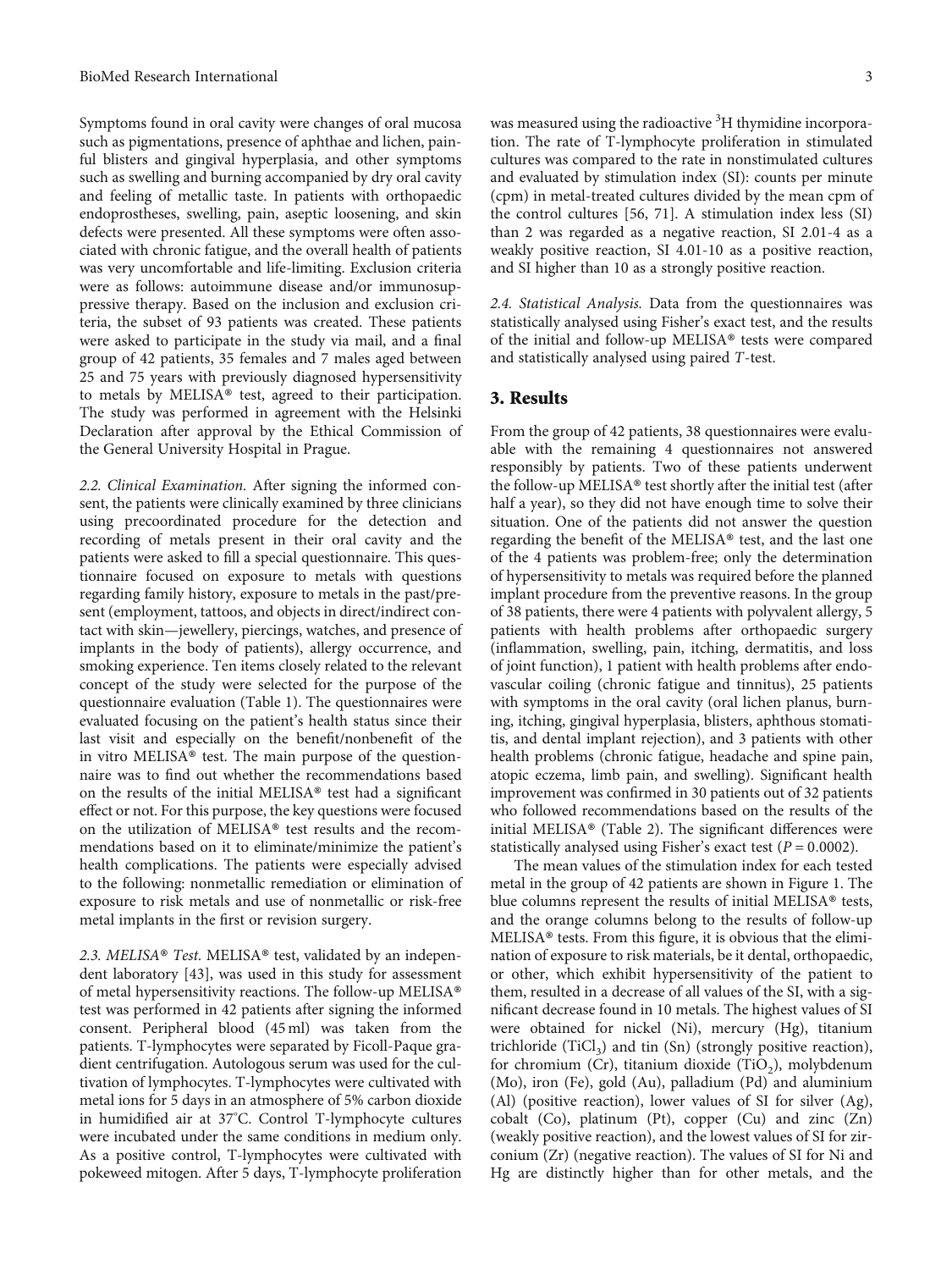| TABLE 1: The main items of the questionnaire. |  |  |  |  |  |
|-----------------------------------------------|--|--|--|--|--|
|                                               |  |  |  |  |  |

<span id="page-3-0"></span>

| Items of questionnaire                                                                     | Evaluation                                                                |  |  |  |
|--------------------------------------------------------------------------------------------|---------------------------------------------------------------------------|--|--|--|
| Professional contact-exposure to metals                                                    | Yes/no, which metals/contact duration                                     |  |  |  |
| Smoking experience                                                                         | Yes/no, how much and how long                                             |  |  |  |
| Used medicines                                                                             | Yes/no, which                                                             |  |  |  |
| Implants                                                                                   | Yes/no, which and how long                                                |  |  |  |
| Tattoos                                                                                    | Yes/no, how long, how big                                                 |  |  |  |
| Contact with jewellery, watches, piercings                                                 | Yes/no, burning, itching, swelling, rash, type of material                |  |  |  |
| Blackening of metals                                                                       | Yes/no, type of material                                                  |  |  |  |
| Allergy                                                                                    | Yes/no, specification                                                     |  |  |  |
| Utilization of initial MELISA® test results                                                | Were the results of MELISA <sup>®</sup> test helpful? Yes/no              |  |  |  |
| Treatment measures and recommendations based on the<br>results of the initial MELISA® test | Yes/no, removal of metals from oral cavity, revision/exchange of implants |  |  |  |

TABLE 2: The compliance with expert recommendations and improvement of health (number of patients).

|                |       | Improvement |    |       |  |  |  |
|----------------|-------|-------------|----|-------|--|--|--|
|                |       | Yes         | No | Total |  |  |  |
| Recommendation | Yes   | 30          | 2  | 32    |  |  |  |
| was followed   | No    |             | 5  |       |  |  |  |
|                | Total | 31          |    |       |  |  |  |

hypersensitivity to these metals was found in most patients (Figure [1](#page-4-0)).

Figures [2](#page-4-0) and [3](#page-5-0) show for each tested metal the percentage of patients with strongly positive, positive, weakly positive, and negative reaction in the initial MELISA® test (see Figures [2\(](#page-4-0)a) and [3](#page-5-0)(a)) and in the follow-up MELISA<sup>®</sup> test (see Figures [2](#page-4-0)(b) and [3\(](#page-5-0)b)). The metals with significant differences (*P* < 0*:*05, paired *T*-test) are shown in Figure [2,](#page-4-0) and metals with nonsignificant differences are shown in Figure [3](#page-5-0). In the follow-up MELISA® tests (Figures [2](#page-4-0)(b) and [3\(](#page-5-0)b)), the enlargement of the green/yellow fields showing negative or only weakly positive reaction is clearly evident in all tested metals. The reduction or complete disappearance of the orange/red fields with the positive or strongly positive reaction is also clearly evident (Figure [2](#page-4-0)—Zn, Fe, Pt, and Cr; Figure [3](#page-5-0)—Zr and Co). Overall, it can be stated that for each tested metal, the hypersensitivity to the given metal decreased or was eliminated after therapeutic interventions were performed based on the results and issued recommendations from the initial MELISA® test.

#### 4. Discussion

Delayed-type hypersensitivity immune response consists in the contact of T-cells with activated antigen, which leads to secretion of various cytokines activated by macrophages, monocytes, neutrophils, and other inflammatory cells [\[29,](#page-7-0) [72\]](#page-8-0). Advantages of the MELISA® test used in this study (compared to patch tests) are systemic hypersensitivity testing (compared to skin hypersensitivity testing by patch testing), wider panel of metals for testing (including titanium—accuracy of patch testing for titanium is variable),

in vitro testing (compared to direct contact with possible allergens by patients during patch testing), standardized testing (compared to lack of standardization in patch testing), and no contraindications (compared to contraindications in patch testing—children, pregnant and lactating women, and patients with autoimmune and skin diseases).

In this study, thirty-two patients reportedly followed the recommendations based on the results of the initial MELISA® test issued to eliminate their health problems, and of these, 30 patients (94%) confirmed significant health improvement. Only six patients did not follow the recommendations, and from these, only 1 patient reported an improvement in his health problems. The benefits of the MELISA® test for the minimization of health problems in patients with hypersensitivity to metals were confirmed in this study. Whether or not the MELISA® test is clinically relevant for the detection and monitoring of metal sensitivity has also been investigated by team of Elizabeth Valentine-Thon. Their results confirmed remarkable clinical improvements in patients and significant reductions or complete normalization of specific lymphocyte reactivity after removal of the allergenic metals [\[43, 44](#page-7-0)].

In this study, from all tested metals, the highest level of hypersensitivity was found in reaction to nickel and mercury and the hypersensitivity to these two metals was found in most patients. This finding corresponds with common knowledge that metals such as nickel and mercury are very well-known allergens [[73](#page-8-0)–[76\]](#page-8-0). Significant decrease of stimulation index in MELISA® test was observed for nickel, but for mercury, only nonsignificant decrease was determined. Mercury is present in dental amalgams. On the basis of MELISA® test results, frequent recommendation for patients with health problems was the removal of amalgams and its replacement by dental composite resins. The nonsignificant decrease in mercury could be due to the fact that the patients changed the amalgams gradually, and in the time of followup examination, amalgam fillings were only partially replaced in a number of patients. Therefore, their hypersensitivity did not reach significantly low level before follow-up MELISA® testing was performed.

High level of hypersensitivity was found also in reaction to titanium. Nowadays, the hypersensitivity to titanium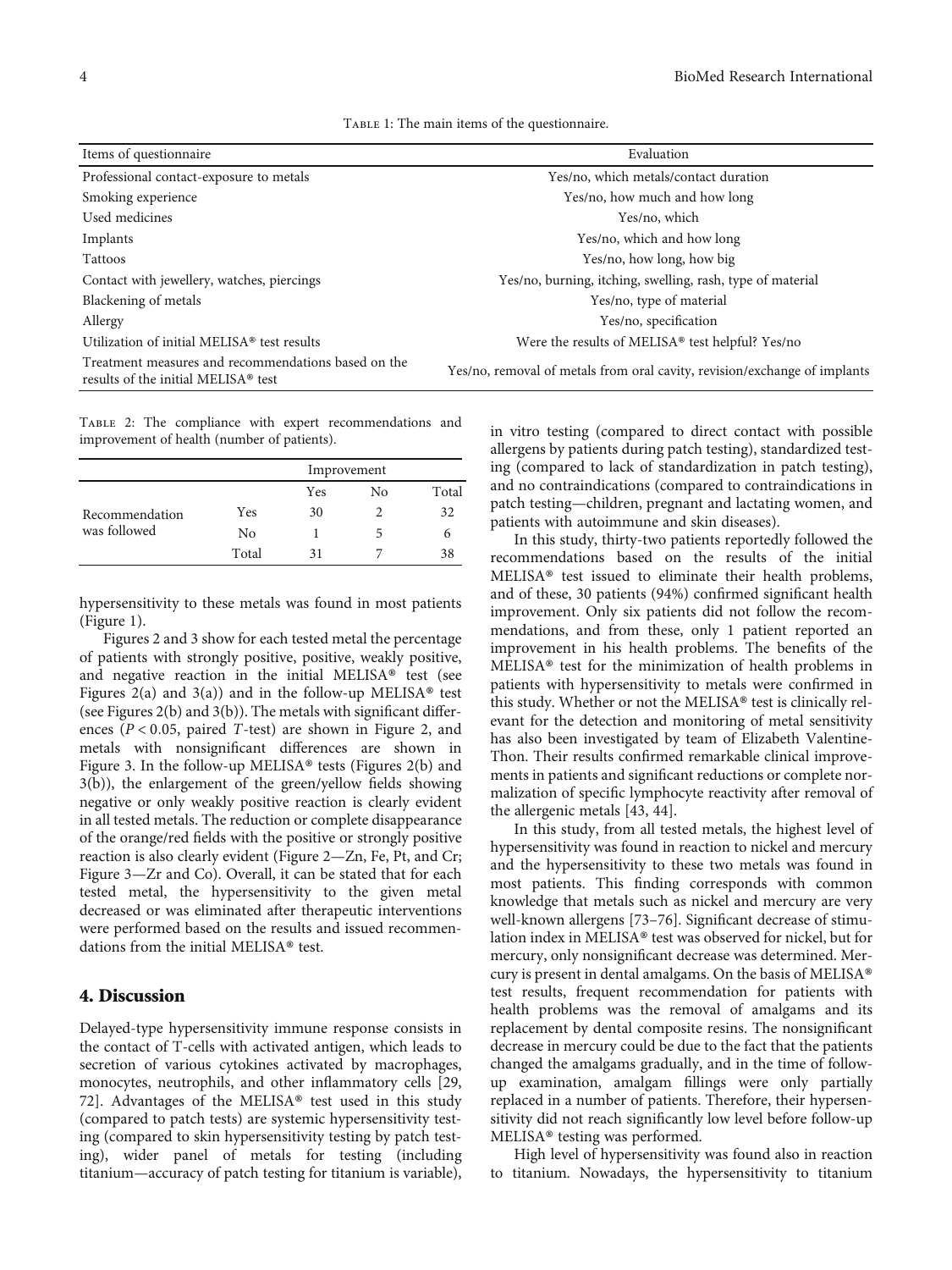<span id="page-4-0"></span>

Figure 1: The results of the initial and follow-up MELISA® tests; <sup>∗</sup>significant decrease (*<sup>P</sup>* < 0*:*05, paired *<sup>T</sup>*-test).



Figure 2: Percentage of patients in individual intervals of the stimulation index: green <sup>≤</sup> <sup>2</sup>*:*0, yellow = 2*:*1‐4, orange = 4*:*1‐10*:*0, and red <sup>≥</sup> <sup>10</sup>*:*1; comparison of the initial with the follow-up values of the stimulation index—metals with significant differences.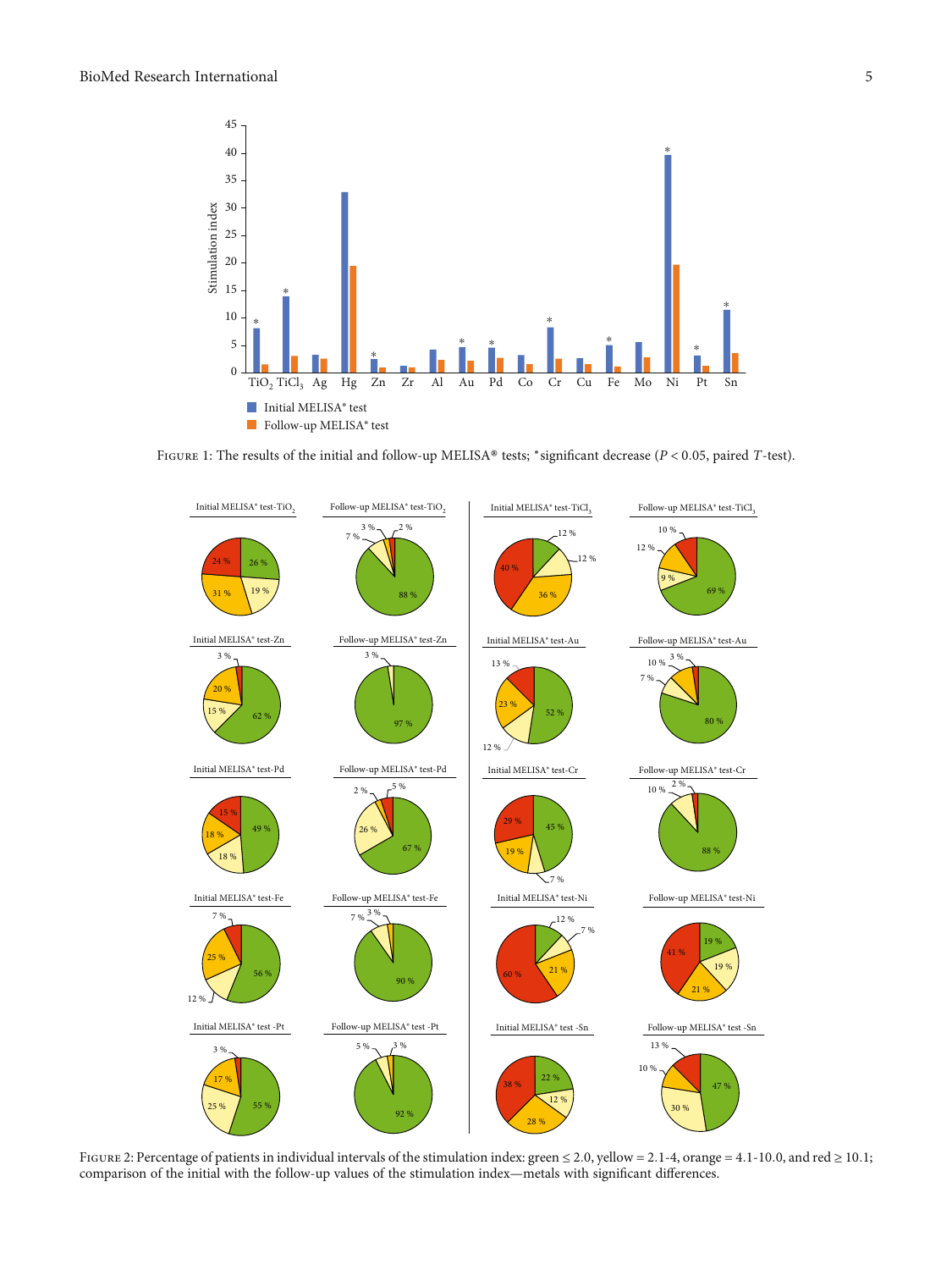<span id="page-5-0"></span>

Figure 3: Percentage of patients in individual intervals of the stimulation index: green <sup>≤</sup> <sup>2</sup>*:*0, yellow = 2*:*<sup>1</sup> – <sup>4</sup>, orange = 4*:*<sup>1</sup> – <sup>10</sup>*:*0, and red ≥ 10*:*1; comparison of the initial with the follow-up values of the stimulation index—metals with nonsignificant differences.

materials is recorded more frequently. This is probably due to the fact that titanium and its alloys currently belong to materials of choice for biological applications. People are exposed to titanium (primarily titanium dioxide) not only from medicine devices, but also from different sources such as watches, jewellery, body creams, make-ups, deodorants, toothpastes, and food. The current scientific literature summarizes the state of knowledge of titanium allergy in review articles and draws attention to the importance of this issue [\[70](#page-8-0), [77](#page-8-0)]. The values of stimulation index obtained in our study have confirmed increased hypersensitivity to titanium (Figure  $1-\text{TiO}_2$  and TiCl<sub>3</sub>). These values significantly decreased in follow-up MELISA® test. This is in concordance with recommendations to avoid exposure to this metal from all possible sources that was followed by studied patients. In addition, some orthopaedic patients underwent replacement/application of more suitable implant material, selected on the basis of MELISA® test results.

Compared to the metals with the highest hypersensitivity response, the lowest hypersensitivity was found for zirconium, which is a part of zirconium ceramics. It is well known that ceramic-based implants do not suffer from corrosion or

degradation in biological environments as metals do, and therefore, ceramic materials may be a suitable alternative to metallic materials causing adverse reactions [\[78](#page-9-0)]. The results of our study support this claim by the lowest values of stimulation index and negative hypersensitivity reaction to zirconium in the majority of patients in both, the initial MELISA® test (95% of patients) and the follow-up MELISA® test (98% of patients). Zirconium, as the only studied metal, did not cause a strongly positive reaction in any of tested patients.

All tested metals are commonly used in dentistry (dental alloys, amalgam, and dental implants) and are also widely used in orthopaedic implants or osteosynthesis devices. The experience of our team from recent years has shown growing interest of orthopaedists in MELISA® testing due to the increased number of health problems after surgeries and a higher number of aseptic implant failures. Implants releasing metal ions or particles due to their wear and corrosion are more likely to induce metal hypersensitivity [\[25, 28](#page-7-0), [72,](#page-8-0) [79](#page-9-0)]. Metal hypersensitivity to components of dental materials (most commonly to mercury, nickel, cobalt, chromium, gold, and palladium) led to oral diseases, such as oral lichen planus/lichenoid reactions, orofacial granulomatosis, cheilitis,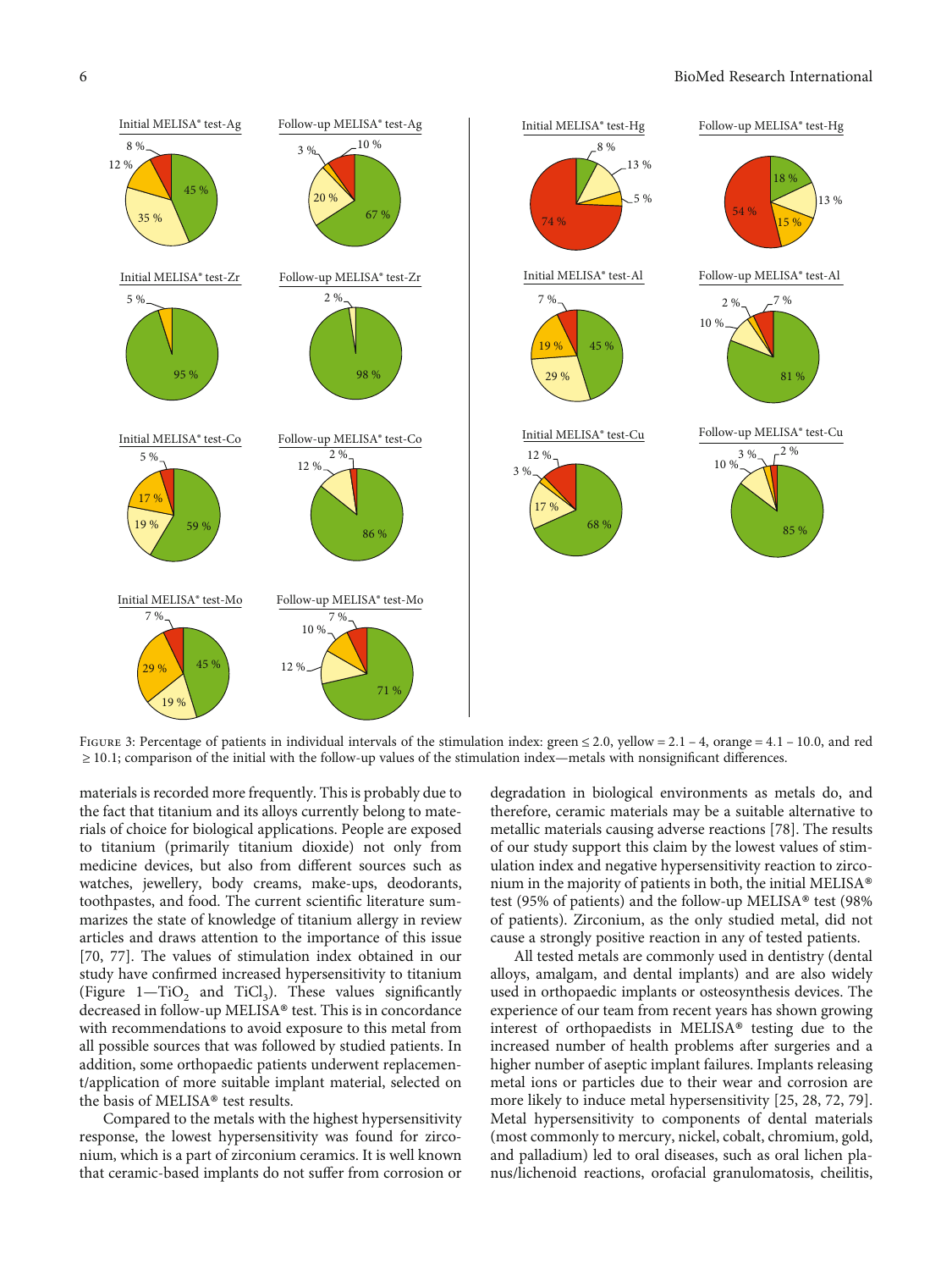<span id="page-6-0"></span>perioral dermatitis, and burning mouth syndrome [\[80](#page-9-0)–[82](#page-9-0)]. Metal hypersensitivity has been also associated with development of diverse diseases, such as nonischemic dilated cardiomyopathy [\[83\]](#page-9-0), Takotsubo syndrome [\[57\]](#page-8-0), connective tissue disease [\[56\]](#page-8-0), fibromyalgia [\[84\]](#page-9-0), and autoimmune thyroiditis [\[85](#page-9-0)]. In patients with diagnosed metal hypersensitivity and with health problems associated with metal medical devices, their health problems disappeared after the metal materials were removed [[30](#page-7-0), [65](#page-8-0)]. The important finding resulting from this study is that hypersensitivity to each tested metal decreased or was eliminated after therapeutic interventions that were performed based on the results and issued recommendations from the initial MELISA® test.

## 5. Conclusions

Metallic materials applied into the human organism may cause hypersensitivity. Metal hypersensitivity can be "in vitro" tested by MELISA® test. Based on the test results, patients are recommended a treatment procedure in order to reduce their health complications. The replacement or elimination of exposure to risk metals can lead to significant clinical improvement. The evaluation of the data obtained from patients in this study confirmed the hypothesis regarding the significant benefits of MELISA® test. Nevertheless, further follow-up studies with increased sample size should be performed for additional confirmation of our results. At present, there is no treatment guideline regarding a unified approach to the issue of hypersensitivity to metallic, but increasingly also to nonmetallic materials used in the human organism. This validated test for determination of immune hypersensitivity response to metal ions would be very suitable for reducing health complications in clinical practice due to the increase of hypersensitivity occurrence in population.

## Data Availability

The basic data can be requested from the author (radka.vrbova@vfn.cz).

#### **Disclosure**

None of the authors has professional and financial affiliations that may be perceived to have biased the study.

## Conflicts of Interest

The authors declare that they have no conflict of interest associated with this work.

#### Acknowledgments

The study was supported by the Ministry of Health, Czech Republic (project no. NV19-08-00070).

## References

[1] P. Jurczak, J. Witkowska, S. Rodziewicz-Motowidło, and S. Lach, "Proteins, peptides and peptidomimetics as active agents in implant surface functionalization," Advances in Colloid and Interface Science, vol. 276, article 102083, 2020.

- [2] M. Catauro, F. Bollino, and F. Papale, "Preparation, characterization, and biological properties of organic-inorganic nanocomposite coatings on titanium substrates prepared by solgel," Journal of Biomedical Materials Research PART A, vol. 102, no. 2, pp. 392–399, 2014.
- [3] S. Eraković, A. Janković, C. Ristoscu et al., "Antifungal activity of Ag:hydroxyapatite thin films synthesized by pulsed laser deposition on Ti and Ti modified by TiO<sub>2</sub> nanotubes substrates," Applied Surface Science, vol. 293, pp. 37–45, 2014.
- [4] P. Strakowska, R. Beutner, M. Gnyba, A. Zielinski, and D. Scharnweber, "Electrochemically assisted deposition of hydroxyapatite on Ti6Al4V substrates covered by CVD diamond films – Coating characterization and first cell biological results," Materials Science and Engineering: C, vol. 59, pp. 624– 635, 2016.
- [5] L. Himmlova, D. Kubies, H. Hulejova et al., "Effect of blood component coatings of enosseal implants on proliferation and synthetic activity of human osteoblasts and cytokine production of peripheral blood mononuclear cells," Mediators of Inflammation, vol. 2016, Article ID 8769347, 15 pages, 2016.
- [6] K. Nishio, M. Neo, H. Akiyama et al., "The effect of alkali- and heat-treated titanium and apatite-formed titanium on osteoblastic differentiation of bone marrow cells," Journal of Biomedical Materials Research, vol. 52, no. 4, pp. 652–661, 2000.
- [7] F. Lusquiños, A. de Carlos, J. Pou et al., "Calcium phosphate coatings obtained by Nd: YAG laser cladding: physicochemical and biologic properties," Journal of Biomedical Materials Research PART A, vol. 64, no. 4, pp. 630–637, 2003.
- [8] Y. C. Yang and E. Chang, "The bonding of plasma-sprayed hydroxyapatite coatings to titanium: effect of processing, porosity and residual stress," Thin Solid Films, vol. 444, no. 1-2, pp. 260–275, 2003.
- [9] J. Xiong, Y. Li, P. D. Hodgson, and C. Wen, "Nanohydroxyapatite coating on a titanium-niobium alloy by a hydrothermal process," Acta Biomaterialia, vol. 6, no. 4, pp. 1584–1590, 2010.
- [10] E. B. Ansar, K. Ravikumar, S. Suresh Babu et al., "Inducing apatite pre-layer on titanium surface through hydrothermal processing for osseointegration," Materials Science and Engineering: C, vol. 105, article 110019, 2019.
- [11] A. Zykova, V. Safonov, A. Yanovska et al., "Formation of solution-derived hydroxyapatite coatings on titanium alloy in the presence of magnetron-sputtered alumina bond coats," The Open Biomedical Engineering Journal, vol. 9, no. 1, pp. 75–82, 2015.
- [12] X. Bai, S. Sandukas, M. R. Appleford, J. L. Ong, and A. Rabiei, "Deposition and investigation of functionally graded calcium phosphate coatings on titanium," Acta Biomaterialia, vol. 5, no. 9, pp. 3563–3572, 2009.
- [13] J.-M. Choi, H.-E. Kim, and I.-S. Lee, "Ion-beam-assisted deposition (IBAD) of hydroxyapatite coating layer on Ti- based metal substrate," Biomaterials, vol. 21, no. 5, pp. 469–473, 2000.
- [14] H.-J. Yoon, J.-E. Song, Y.-J. Um et al., "Effects of calcium phosphate coating to SLA surface implants by the ion-beamassisted deposition method on self-contained coronal defect healing in dogs," Biomedical Materials, vol. 4, no. 4, article 044107, 2009.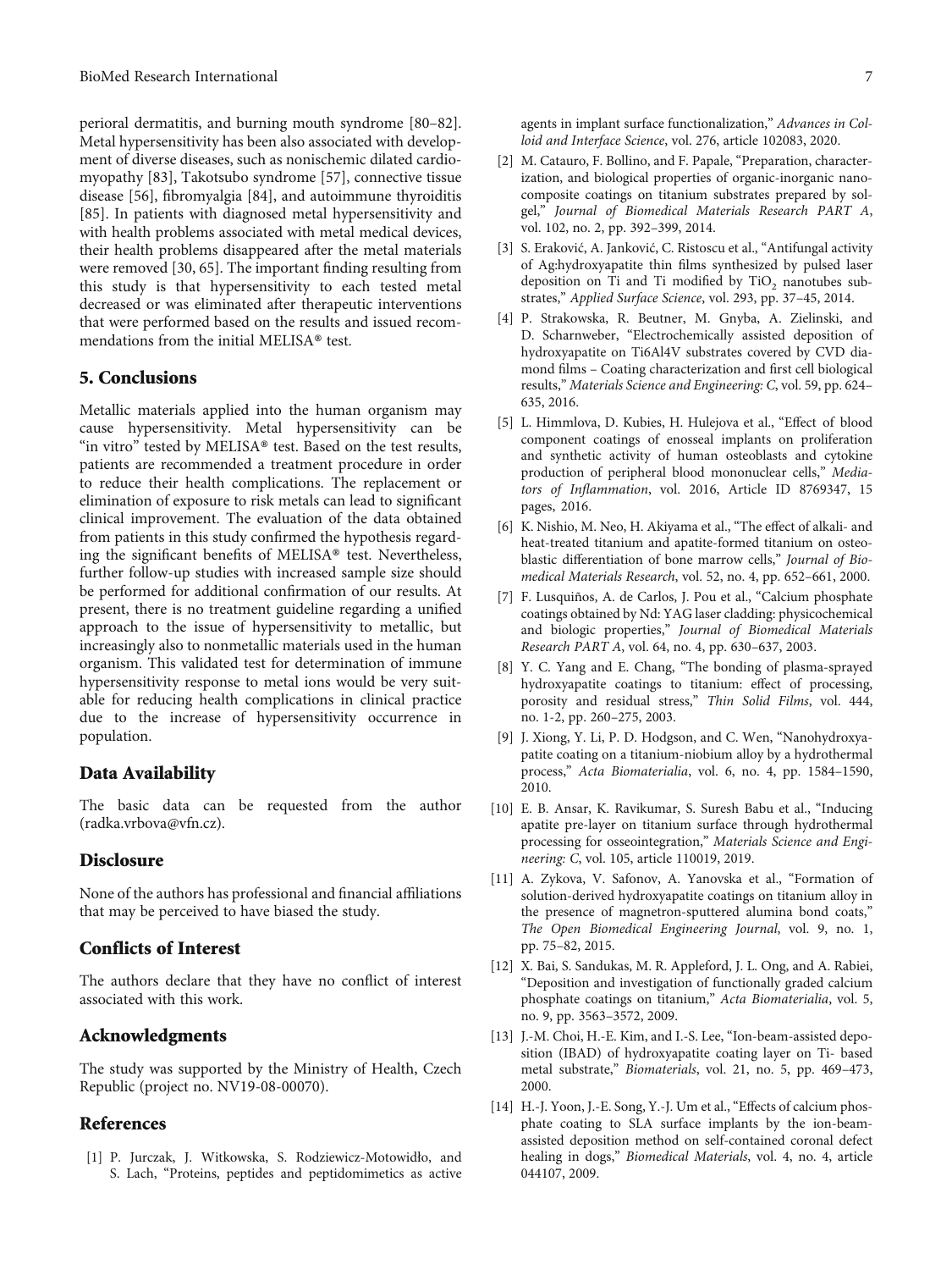- <span id="page-7-0"></span>[16] S. Eto, S. Kawano, S. Someya, H. Miyamoto, M. Sonohata, and M. Mawatari, "First clinical experience with thermal-sprayed silver oxide-containing hydroxyapatite coating implant," Journal of Arthroplasty, vol. 31, no. 7, pp. 1498–1503, 2016.
- [17] N. Harrasser, S. Jüssen, A. Obermeir et al., "Antibacterial potency of different deposition methods of silver and copper containing diamond-like carbon coated polyethylene," Biomaterials Research, vol. 20, no. 1, pp. 1–10, 2016.
- [18] P. Vlcak and I. Jirka, "Protective Sliding Carbon-Based Nanolayers Prepared by Argon or Nitrogen Ion- Beam Assisted Deposition on Ti6Al4V Alloy," Journal of Nanomaterials, vol. 2016, Article ID 1697090, 9 pages, 2016.
- [19] P. Vlcak, "The effect of ion irradiation and elevated temperature on the microstructure and the properties of C/W/C/B multilayer coating," Applied Surface Science, vol. 365, pp. 306–313, 2016.
- [20] T. Horazdovsky and R. Vrbova, "Tribomechanical properties of a carbon-based nanolayer prepared by nitrogen ion beam assisted deposition for finger joint replacements," Journal of Nanomaterials, vol. 2018, Article ID 3749309, 9 pages, 2018.
- [21] E. M. Evans, M. A. Freeman, A. J. Miller, and B. Vernon-Roberts, "Metal sensitivity as a cause of bone necrosis and loosening of the prosthesis in total joint replacement," The Journal of Bone and Joint Surgery, vol. 56-B, no. 4, pp. 626–642, 1974.
- [22] K. Merritt and J. J. Rodrigo, "Immune response to synthetic Materials," Clinical Orthopaedics and Related Research, vol. 326, pp. 71–79, 1996.
- [23] P. A. Lalor, P. A. Revell, A. B. Gray, S. Wright, G. T. Railton, and M. A. Freeman, "Sensitivity to titanium. A cause of implant failure?," The Journal of Bone and Joint Surgery. British volume, vol. 73, no. 1, pp. 25–28, 1991.
- [24] M. H. Fernandes, "Effect of stainless steel corrosion products on in vitro biomineralization," Journal of Biomaterials Applications, vol. 14, no. 2, pp. 113–168, 1999.
- [25] N. J. Hallab and J. J. Jacobs, "Biologic effects of implant debris," Bulletin of the NYU Hospital for Joint Diseases, vol. 67, no. 2, pp. 182–188, 2009.
- [26] D. Granchi, E. Cenni, D. Tigani, G. Trisolino, N. Baldini, and A. Giunti, "Sensitivity to implant materials in patients with total knee arthroplasties," Biomaterials, vol. 29, no. 10, pp. 1494–1500, 2008.
- [27] A. J. Mitchelson, C. J. Wilson, W. M. Mihalko et al., "Biomaterial hypersensitivity: is it real? Supportive evidence and approach considerations for metal allergic patients following total knee arthroplasty," BioMed Research International, vol. 2015, Article ID 137287, 10 pages, 2015.
- [28] N. J. Hallab, "Biologic responses to Orthopedic Implants," Spine, vol. 41, no. 7S, pp. S30–S31, 2016.
- [29] N. J. Hallab, K. Merritt, and J. J. Jacobs, "Metal sensitivity in patients with orthopaedic implants," The Journal of Bone and Joint Surgery, vol. 83, no. 3, pp. 428–436, 2001.
- [30] J. Belohlavek, S. Belohlavkova, J. Hlubocky, V. Mrazek, A. Linhart, and S. Podzimek, "Severe allergic dermatitis after closure of foramen ovale with Amplatzer occluder," The Annals of Thoracic Surgery, vol. 96, no. 3, pp. e57–e59, 2013.
- [31] J. Prikrylova, J. Prochazkova, and S. Podzimek, "Side effects of dental metal implants: impact on human health (metal as a
- [32] N. Sykaras, A. M. Iacopino, V. A. Marker, R. G. Triplett, and R. D. Woody, "Implant materials, designs, and surface topographies: their effect on osseointegration. A literature review," The International Journal of Oral & Maxillofacial Implants, vol. 15, no. 5, pp. 675–690, 2000.
- [33] K. W. Frisken, G. W. Dandie, S. Lugowski, and G. Jordan, "A study of titanium release into body organs following the insertion of single threaded screw implants into the mandibles of sheep," Australian Dental Journal, vol. 47, no. 3, pp. 214– 217, 2002.
- [34] Y. Akagawa and Y. Abe, "Titanium: the ultimate solution or an evolutionary step?," The International Journal of Prosthodontics, vol. 16, no. 28-9, pp. 47–51, 2003.
- [35] M. Assad, A. Chernyshov, M. A. Leroux, and C.-H. Rivard, "A new porous titanium-nickel alloy: part 1. Cytotoxicity and genotoxicity evaluation," Bio-medical Materials and Engineering, vol. 12, no. 3, pp. 225–237, 2002.
- [36] J. Ryhänen, E. Niemi, W. Serlo et al., "Biocompatibility of nickel-titanium shape memory metal and its corrosion behavior in human cell cultures," Journal of Biomedical Materials Research, vol. 35, no. 4, pp. 451–457, 1997.
- [37] R. Kumazawa, F. Watari, N. Takashi, Y. Tanimura, M. Uo, and Y. Totsuka, "Effects of Ti ions and particles on neutrophil function and morphology," Biomaterials, vol. 23, no. 17, pp. 3757–3764, 2002.
- [38] L. Zhao, J. Chang, and W. Zhai, "Effect of crystallographic phases of TiO2 on hepatocyte attachment, proliferation and morphology," Journal of Biomaterials Applications, vol. 19, no. 3, pp. 237–252, 2005.
- [39] D. L. Mitchell, S. A. Synnott, and J. A. VanDercreek, "Tissue reaction involving an intraoral skin graft and CP titanium abutments: a clinical report," The International Journal of Oral & Maxillofacial Implants, vol. 5, no. 1, pp. 79–84, 1990.
- [40] P. A. Revell, P. A. Lalor, and H. V. Bonde, "Massive exposition to titanium, but without sensitization," Acta Orthopaedica Scandinavica, vol. 66, no. 5, p. 484, 1995.
- [41] F. Katou, N. Andoh, K. Motegi, and H. Nagura, "Immunoinflammatory responses in the tissue adjacent to titanium miniplates used in the treatment of mandibular fractures," Journal of Cranio-Maxillo-Facial Surgery, vol. 24, no. 3, pp. 155–162, 1996.
- [42] C. H. Lohmann, R. Hameister, and G. Singh, "Allergies in orthopaedic and trauma surgery," Orthopaedics & Traumatology: Surgery & Research, vol. 103, no. 1, pp. S75–S81, 2017.
- [43] E. Valentine-Thon and H.-W. Schiwara, "Validity of MELISA® for metal sensitivity testing," Neuro Endocrinology Letters, vol. 24, no. 1-2, pp. 57–64, 2003.
- [44] E. Valentine-Thon, K. Muller, G. Guzzi, S. Kreisel, P. Ohnsorge, and M. Sandkamp, "LTT- MELISA® is clinically relevant for detecting and monitoring metal sensitivity," Neuro Endocrinology Letters, vol. 27, no. 1, pp. 17–24, 2006.
- [45] N. A. Mesinkovska, A. Tellez, L. Molina et al., "The effect of patch testing on surgical practices and outcomes in orthopedic patients with metal implants," Archives of Dermatology, vol. 148, no. 6, pp. 687–693, 2012.
- [46] P. Thomas, C. von der Helm, C. Schopf et al., "Patients with intolerance reactions to total knee replacement: combined assessment of allergy diagnostics, periprosthetic histology, and peri-implant cytokine expression pattern," BioMed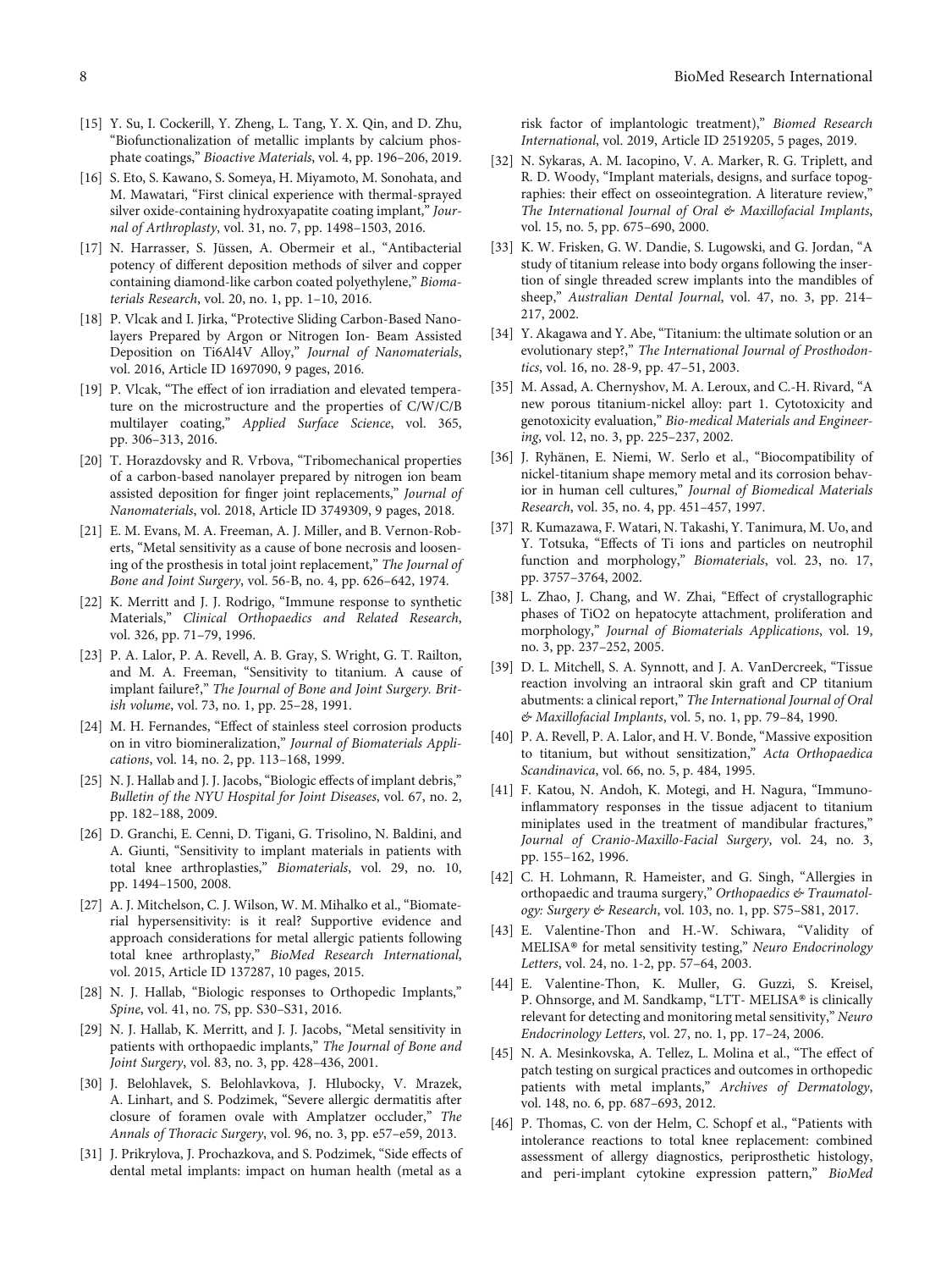<span id="page-8-0"></span>Research International, vol. 2015, Article ID 910156, 9 pages, 2015.

- [47] B. Krecisz, M. Kieć-Świerczyńska, and D. Chomiczewska-Skóra, "Allergy to orthopedic metal implants - a prospective study," International Journal of Occupational Medicine and Environmental Health, vol. 25, no. 4, pp. 463–469, 2012.
- [48] E. Frigerio, P. D. Pigatto, G. Guzzi, and G. Altomare, "Metal sensitivity in patients with orthopaedic implants: a prospective study," Contact Dermatitis, vol. 64, no. 5, pp. 273–279, 2011.
- [49] E. J. Phillips, P. Bigliardi, A. J. Bircher et al., "Controversies in drug allergy: testing for delayed reactions," The Journal of Allergy and Clinical Immunology, vol. 143, no. 1, pp. 66–73, 2019.
- [50] D. Hamann, M. Bruze, J. F. Fowler Jr., C. R. Hamann, K. E. Andersen, and C. P. Hamann, "Excipient and dose per unit area affect sensitivity when patch testing with gold sodium thiosulfate," Dermatitis, vol. 29, no. 5, pp. 258–263, 2018.
- [51] H. Dickel, L. Kuhlmann, A. Bauer et al., "Atopy patch testing with aeroallergens in a large clinical population of dermatitis patients in Germany and Switzerland, 2000-2015: a retrospective multicentre study," Journal of the European Academy of Dermatology and Venereology, vol. 34, no. 9, pp. 2086–2095, 2020.
- [52] J. Wawrzynski, J. A. Gil, A. D. Goodman, and G. R. Waryasz, "Hypersensitivity to orthopedic implants: a review of the literature," Rheumatology and Therapy, vol. 4, no. 1, pp. 45–56, 2017.
- [53] S. Podzimek, M. Tomka, T. Nemeth, L. Himmlova, P. Matucha, and J. Prochazkova, "Influence of metals on cytokines production in connection with successful implantation therapy in dentistry," Neuro Endocrinology Letters, vol. 31, no. 5, pp. 657–662, 2010.
- [54] V. D. M. Stejskal, K. Cederbrant, A. Lindvall, and M. Forsbeck, "MELISA–an \_in vitro\_ tool for the study of metal allergy," Toxicology In Vitro, vol. 8, no. 5, pp. 991–1000, 1994.
- [55] V. D. Stejskal, M. Forsbeck, K. E. Cederbrant, and O. Asteman, "Mercury-specific lymphocytes: an indication of mercury allergy in man," Journal of Clinical Immunology, vol. 16, no. 1, pp. 31–40, 1996.
- [56] V. Stejskal, T. Reynolds, and G. Bjørklund, "Increased frequency of delayed type hypersensitivity to metals in patients with connective tissue disease," Journal of Trace Elements in Medicine and Biology, vol. 31, pp. 230–236, 2015.
- [57] J. Manousek, V. Stejskal, P. Kubena et al., "Delayed-type hypersensitivity to metals of environmental burden in patients with takotsubo syndrome - is there a clinical relevance?," PLoS One, vol. 11, no. 11, article e0164786, 2016.
- [58] G. Bjørklund, M. Dadar, and J. Aaseth, "Delayed-type hypersensitivity to metals in connective tissue diseases and fibromyalgia," Environmental Research, vol. 161, pp. 573–579, 2018.
- [59] S. Podzimek, M. Tomka, P. Sommerova, Y. Lyuya-Mi, J. Bartova, and J. Prochazkova, "Immune markers in oral discomfort patients before and after elimination of oral galvanism," Neuro Endocrinology Letters, vol. 34, no. 8, pp. 802– 808, 2013.
- [60] I. P. Stathopoulos, N. Andrianopoulos, D. Paschaloglou, and I. Tsarouchas, "Revision total knee arthroplasty due to bone cement and metal hypersensitivity," Archives of Orthopaedic and Trauma Surgery, vol. 137, no. 2, pp. 267–271, 2017.
- [61] M. Thomsen, M. Rozak, and P. Thomas, "Pain in a chromiumallergic patient with total knee arthroplasty: disappearance of

symptoms after revision with a special surface-coated TKA a case report," Acta Orthopaedica, vol. 82, no. 3, pp. 386– 388, 2011.

- [62] R. Gupta, D. Phan, and R. Schwarzkopf, "Total knee arthroplasty failure induced by metal hypersensitivity," The American Journal of Case Reports, vol. 16, pp. 542–547, 2015.
- [63] M. Thomsen, V. Krenn, and P. Thomas, "Adverse reaktionen gegenüber orthopädisch-chirurgischen metallimplantaten nach kniegelenkersatz," Der Hautarzt; Zeitschrift fur Dermatologie, Venerologie, und verwandte Gebiete, vol. 67, no. 5, pp. 347–351, 2016.
- [64] S. Engelhart and R. J. Segal, "Allergic reaction to vanadium causes a diffuse eczematous eruption and titanium alloy orthopedic implant failure," Cutis, vol. 99, no. 4, pp. 245–249, 2017.
- [65] M. Hosoki, K. Nishigawa, Y. Miyamoto, G. Ohe, and Y. Matsuka, "Allergic contact dermatitis caused by titanium screws and dental implants," Journal of Prosthodontic Research, vol. 60, no. 3, pp. 213–219, 2016.
- [66] M. Hosoki, K. Nishigawa, T. Tajima, M. Ueda, and Y. Matsuka, "Cross-sectional observational study exploring clinical risk of titanium allergy caused by dental implants, Journal of Prosthodontic Research, vol. 62, no. 4, pp. 426– 431, 2018.
- [67] D. Guenther, P. Thomas, D. Kendoff, M. Omar, T. Gehrke, and C. Haasper,"Allergic reactions in arthroplasty: myth or serious problem?," International Orthopaedics, vol. 40, no. 2, pp. 239– 244, 2016.
- [68] S. C. Hofmann, M. Plett, S. Jansen, P. Thomas, and K. F. M. Thölken, "Titanium hypersensitivity causing painful intraabdominal oedema after staple-fixed inguinal hernia repair," Contact Dermatitis, vol. 79, no. 1, pp. 48-49, 2018.
- [69] J. Maňoušek, I. Andršová, V. Stejskal et al., "Hypersensitivity to material and environmental burden as a possible cause of late complications of cardiac implantable electronic devices," Europace, vol. 20, no. 9, pp. e140–e147, 2018.
- [70] K. T. Kim, M. Y. Eo, T. T. H. Nguyen, and S. M. Kim, "General review of titanium toxicity," International Journal of Implant Dentistry, vol. 5, no. 1, pp. 1–12, 2019.
- [71] V. Stejskal, R. Hudecek, J. Stejskal, and I. Sterzl,"Diagnosis and treatment of metal-induced side-effects," Neuro Endocrinology Letters, vol. 27, no. 1, pp. 7–16, 2006.
- [72] N. Hallab, "Diagnosis of metal hypersensitivity in orthopedics," Operative Techniques in Orthopaedics, vol. 27, no. 3, pp. 168–177, 2017.
- [73] W. A. Wiltshire, M. R. Ferreira, and A. J. Ligthelm, "Allergies to dental materials," Quintessence International, vol. 27, no. 8, pp. 513–520, 1996.
- [74] I. Sterzl, J. Procházková, P. Hrdá, J. Bártová, P. Matucha, and V. D. Stejskal, "Mercury and nickel allergy: risk factors in fatigue and autoimmunity," Neuro Endocrinology Letters, vol. 20, no. 3-4, pp. 221–228, 1999.
- [75] S. Rastogi, K. R. Patel, V. Singam, H. H. Lee, and J. I. Silverberg, "Associations of nickel co-reactions and metal polysensitization in adults," Dermatitis, vol. 29, no. 6, pp. 316–320, 2018.
- [76] Y. Fujii, "Severe dermatitis might be caused by a cross-reaction between nickel and palladium and dental amalgam resolved following removal of dental restorations," Clinical Case Reports, vol. 5, no. 6, pp. 795–800, 2017.
- [77] R. Comino-Garayoa, J. Cortés-Bretón Brinkmann, J. Peláez, C. López-Suárez, J. M. Martínez-González, and M. J. Suárez, "Allergies to titanium dental implants: what do we really know